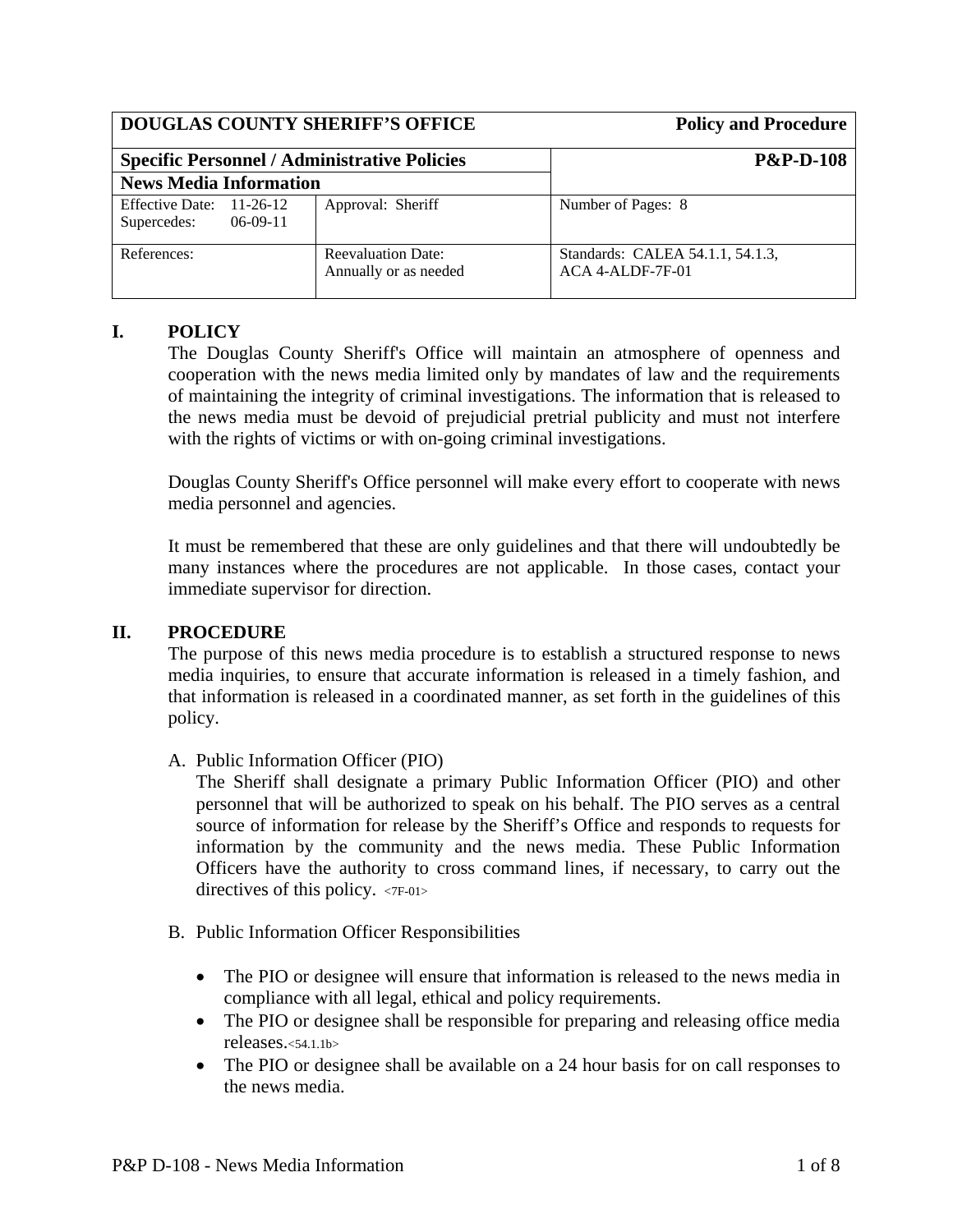- The PIO or designee will be responsible for arranging and assisting at news conferences. <54.1.1c>
- The PIO or designee will be responsible for the release of information about victims, witnesses, and suspects of crimes that occur within Douglas County.  $<$ 54.1.1d $>$
- The PIO or designee shall be responsible for coordinating and authorizing the release of information concerning confidential investigations and operations through the approval of the Captain of the effected division. <54.1.1e>
- The PIO or designee may invite news media input on any policy or procedural changes relating to the public information role.
- The PIO or designee will establish and maintain regular contacts with members of the local and Denver-metropolitan news media. <7F-01>
- C. Others Authorized to Release Information
	- 1. The Sheriff, bureau chief(s), division captains and lieutenants are also designated as Public Information Officers and have full authority to release information within their areas of responsibility.
	- 2. Communications personnel and commissioned supervisors are authorized to release limited information in response to news media inquiries concerning inprogress events. This is most appropriate for small scale scenes and media attention. Printed guidelines as to the nature and scope of such limited releases are contained in (Appendix B) of this policy.
	- 3. In the event of multi-agency response situations, the agency having the most direct responsibility for resolution of the situation will assume the lead public information role. In the event of unclear or conflicting responsibilities, the provisions of the Douglas County Emergency Operations Plan (public information section) will provide further guidance. In large-scale disaster situations, and in all other situations in which the Emergency Executive Board of Douglas County assumes control, the Emergency Executive Board will have authority to designate the lead public information officer and to assign such staff to the public information function as may be necessary.  $\langle 54.1.1f \rangle$   $\langle 7F-01 \rangle$
- D. Notification of PIO

Sheriff's Office members who become aware of newsworthy items should contact one of the designated Public Information Officers with the information as soon as practical. If a news release pertains to a human interest or feature story, such as promotions, awards, public relations items, etc., then Office members are authorized and encouraged to interact directly with members of the news media. However, a designated Public Information Officer should be notified before any interviews are conducted.

E. Press Releases

 When the Public Information Officer releases information to the news media, it will generally be in the format of a press release. The release of an actual report or official record is not authorized. Reports that are classified as an open investigation are not authorized for public release. If the Public Information Officer releases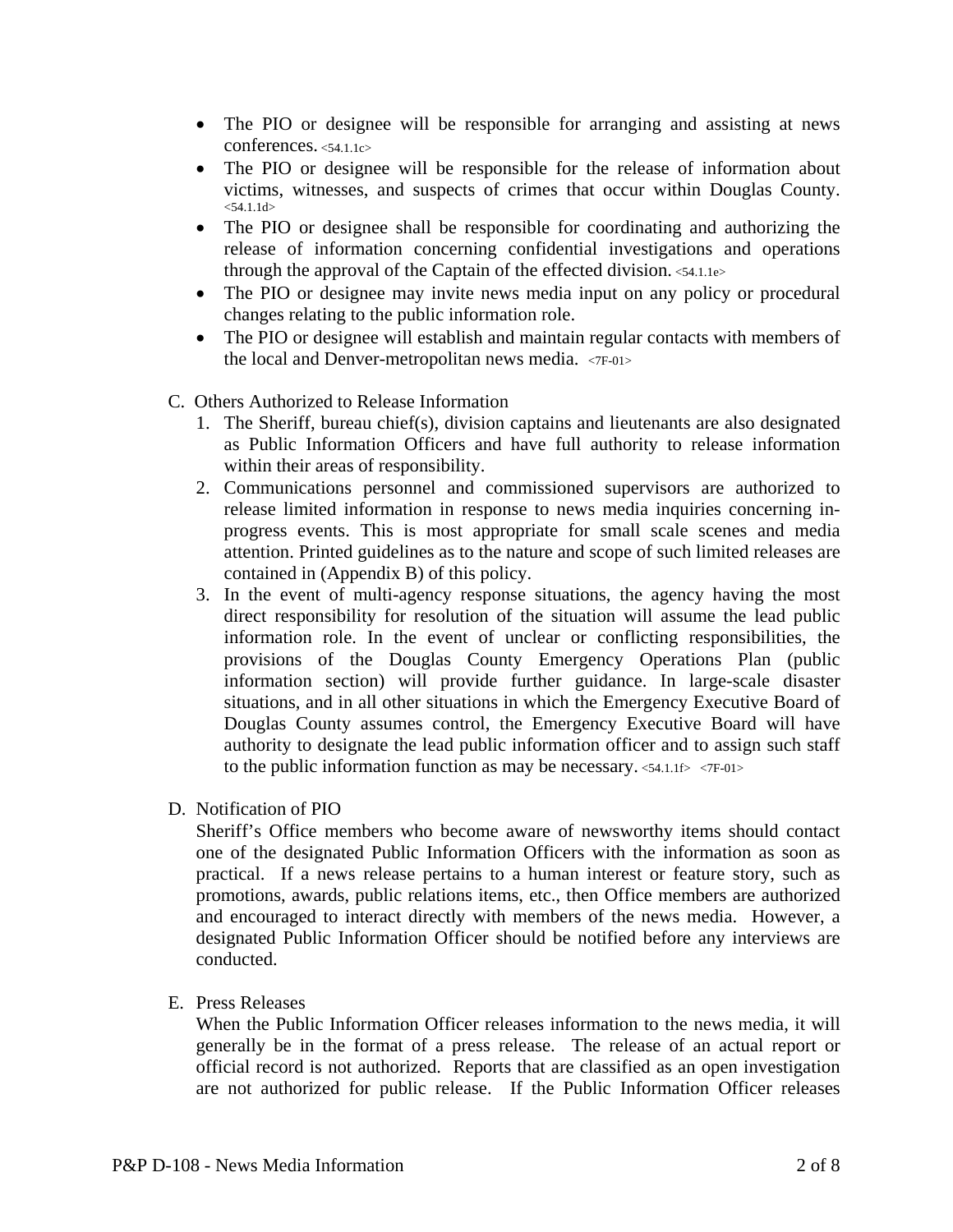information to the news media, copies of the press release shall be disseminated to designated members of this office so that they are notified of the released information. The Public Information Officers of this Office will generally not delay the release of information in order to favor any particular news media representative or agency.

F. Photographing / Televising Accused Persons

 Personnel of the Sheriff's Office shall not encourage or assist news media in photographing or televising the defendant or accused person(s) being held or transported in our custody, nor shall they unnecessarily prevent such person(s) from being photographed in public places. This section does not prevent the release of booking photos, as long as such release is in compliance with the requirements of (Appendix A).

G. Release of Criminal History

Under no circumstances will the release of criminal history of an arrestee be made to the news media.

H. Internal Investigation Information

 No details of an Office internal investigation will be released to the press or other news media until the case has been brought to a logical conclusion. Discipline administered as a result of an internal investigation may be released to the media upon receiving authorization from an executive officer. The names of officers involved in shooting incidents will only be released after authorization has been obtained from an executive officer. Release of photos if requested by the news media will generally occur between 24 and 72 hours after the incident has occurred. Circumstances involving the incident/investigation may delay their release.

I. Media Staging Areas

 Incident Commander at the scene of a crime, fire, natural disaster, other catastrophic event or incident that draws media attention will be responsible for determining and establishing a perimeter which members of the media and general public may not cross. Once the PIO arrives on scene they will determine the most appropriate area to stage the media. The boundary line over which media may not cross shall be a reasonable distance away from the scene in order to ensure the protection of the scene, yet giving the media an ample opportunity to adequately report the incident. It is the responsibility of the PIO on scene to make sure the media is appropriately informed of releasable information  $\leq 54.1$   $\text{Hz}$ 

J. Media Access into Restricted Areas / Crime Scenes

 The news media shall not be allowed access to any area or scene of an incident or crime where there is a possibility that evidence maybe damaged, altered, destroyed or otherwise prejudiced by its existence being published or portrayed. Once evidence has been processed, removed or secured by Sheriff's Office personnel, the media may be allowed to enter by the appropriate division commander or ranking member on the scene. The media will not be allowed access to an area where the presence of the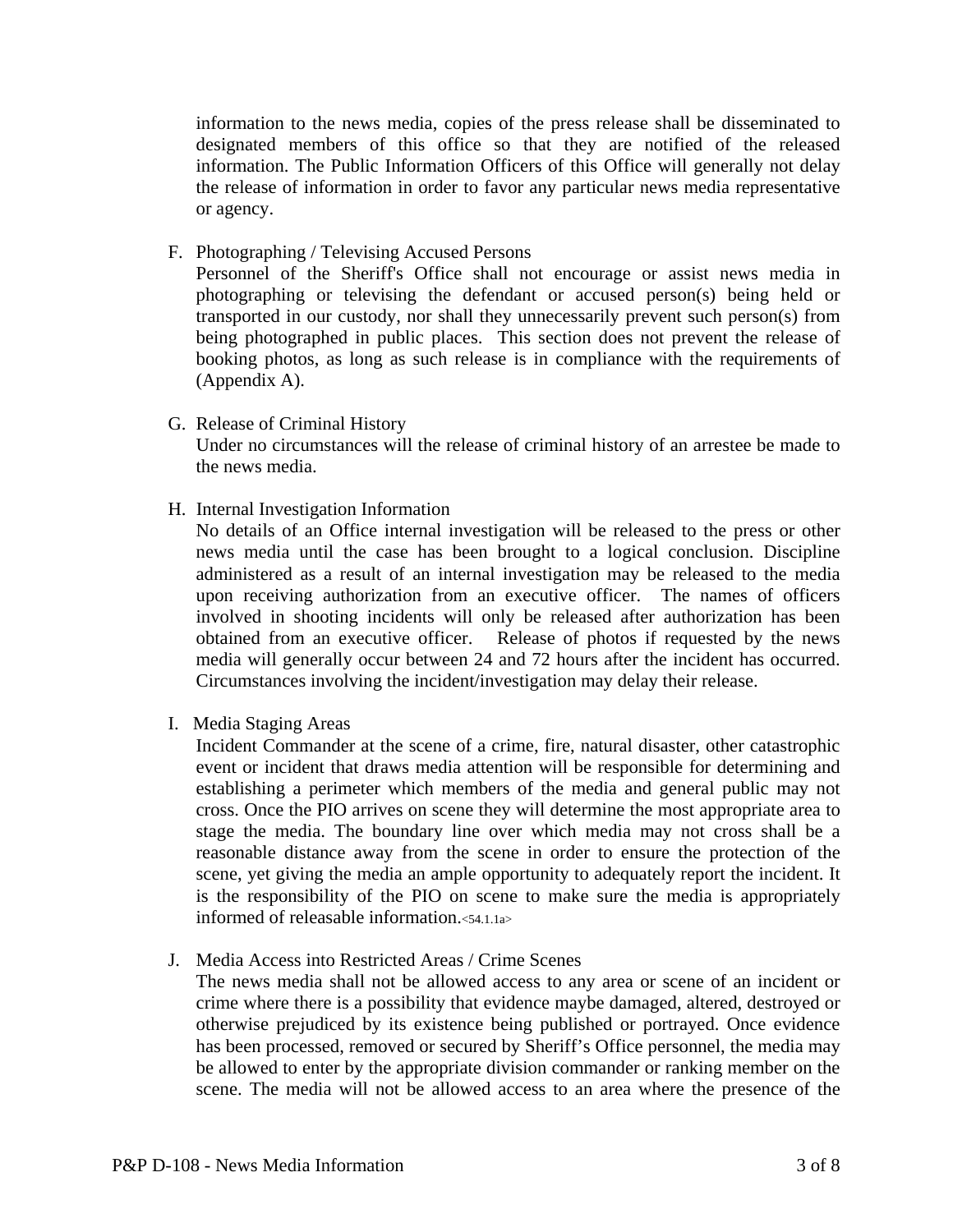media would jeopardize the life of, or present substantial risk of injury to any member of the Sheriff's Office or citizen.  $\leq 54.1.3$ 

# **III. PRINTED GUIDELINES (Appendix A)**

See appendix A for guidelines related to specific release of information to the news media prior to and after an arrest is made. Appendix A is an official part of this policy.

### **IV. INQUIRY GUIDELINES (Appendix B)**

See appendix B for information concerning information authorized to be released by others than the PIO.

By Order of the Sheriff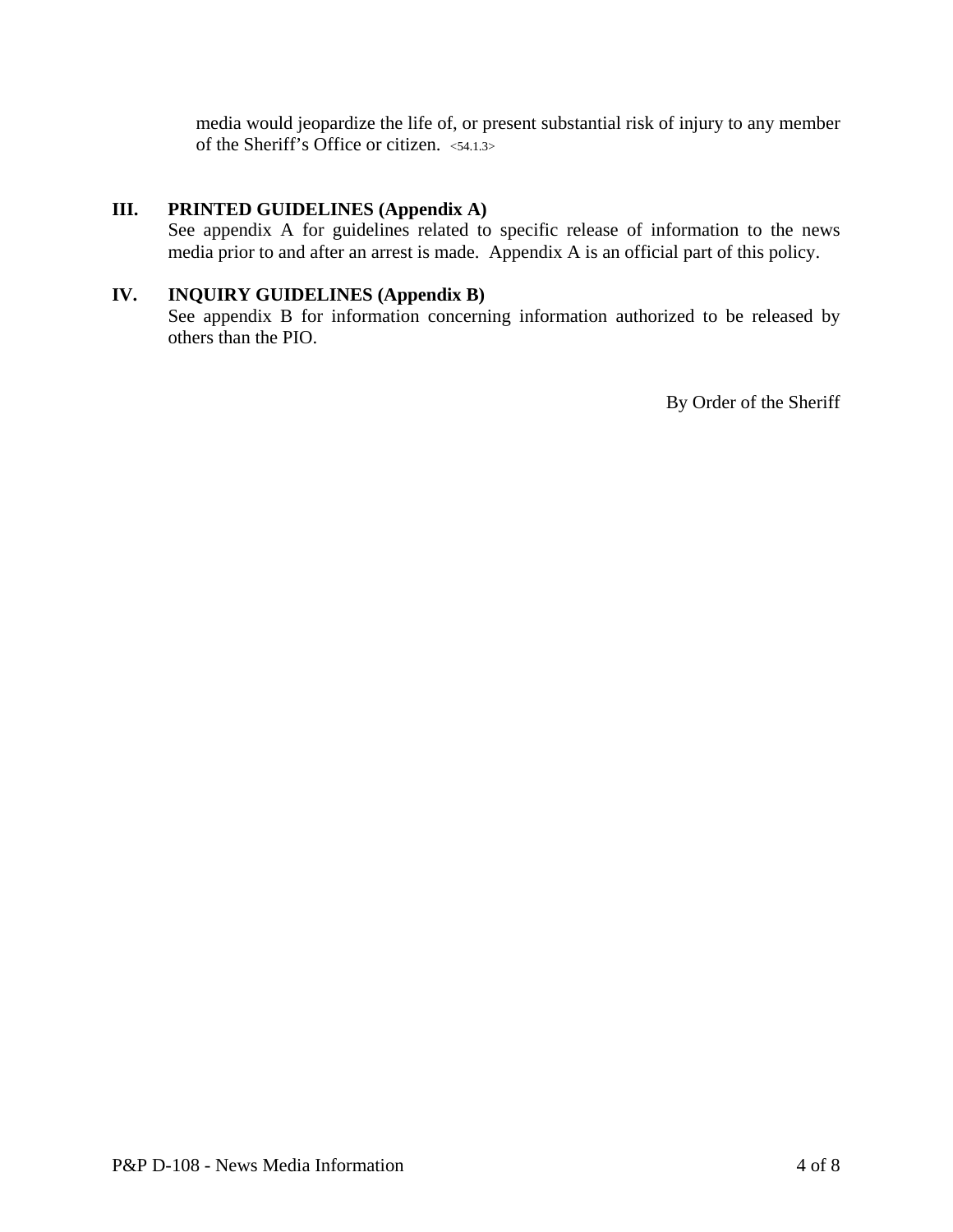# **NEWS MEDIA INFORMATION - APPENDIX A**

### *Prohibited Release of Information*

The following information **shall not** be released:

- 1. Comments or conjecture about the character or reputation of the defendant, or opinions regarding his guilt or innocence;
- 2. Information about the specific content of a confession, admission or statement by the accused;
- 3. The refusal of an accused to make a statement, or to submit to tests or examination;
- 4. Results of any examinations or tests;
- 5. Description or results of laboratory examination of physical evidence;
- 6. Re-enactment of the crime unless specifically requested by Investigations;
- 7. Revelation that the defendant directed investigators to the location of a weapon, contraband or other evidence;
- 8. Comments about the credibility of testimony;
- 9. The identity of the victim of any sexual offense or At-Risk Adult offense;
- 10. The identity of any juvenile unless charged as an Adult for a Class 1, 2, 3, or 4 Felony as specified by State Law;
- 11. Any misleading or false information;
- 12. Social Security Numbers;
- 13. If the information for the arrest was derived from an informant;

Reports to be **withheld** from the public:

- 1. Reports involving juvenile suspects, victims, or witnesses;
- 2. Runaway reports unless specifically authorized by Investigations;
- 3. Suicide or attempted suicide reports;
- 4. Child Abuse Reports;
- 5. Mental Health reports;
- 6. Protective detox holds not as a result of a DUI arrest;
- 7. Reports involving At Risk Adult ;
- 8. Open cases with suspect information;
- 9. Cases with a Felony Filing Pending;
- 10. Incident Reports involving injuries to employees.

#### **Before Arrest**

- A. Information that **may** be released pertaining to victims and suspects prior to any arrest is limited to:
	- 1. Deactivated, unfounded, or exceptional clearance reports excluding those cleared as agency assists, other jurisdiction, suspect incarcerated or suspect deceased;
	- 2. A description of the offense including a brief summary of events;
	- 3. Location, date and time of the offense;
	- 4. Amount taken, injuries sustained, or damage resulting from the action;
	- 5. Identity of the victim, except for a sex crime victim, juvenile and At-Risk Adults or a situation where the next of kin have not been notified;
	- 6. Whether or not there are suspects;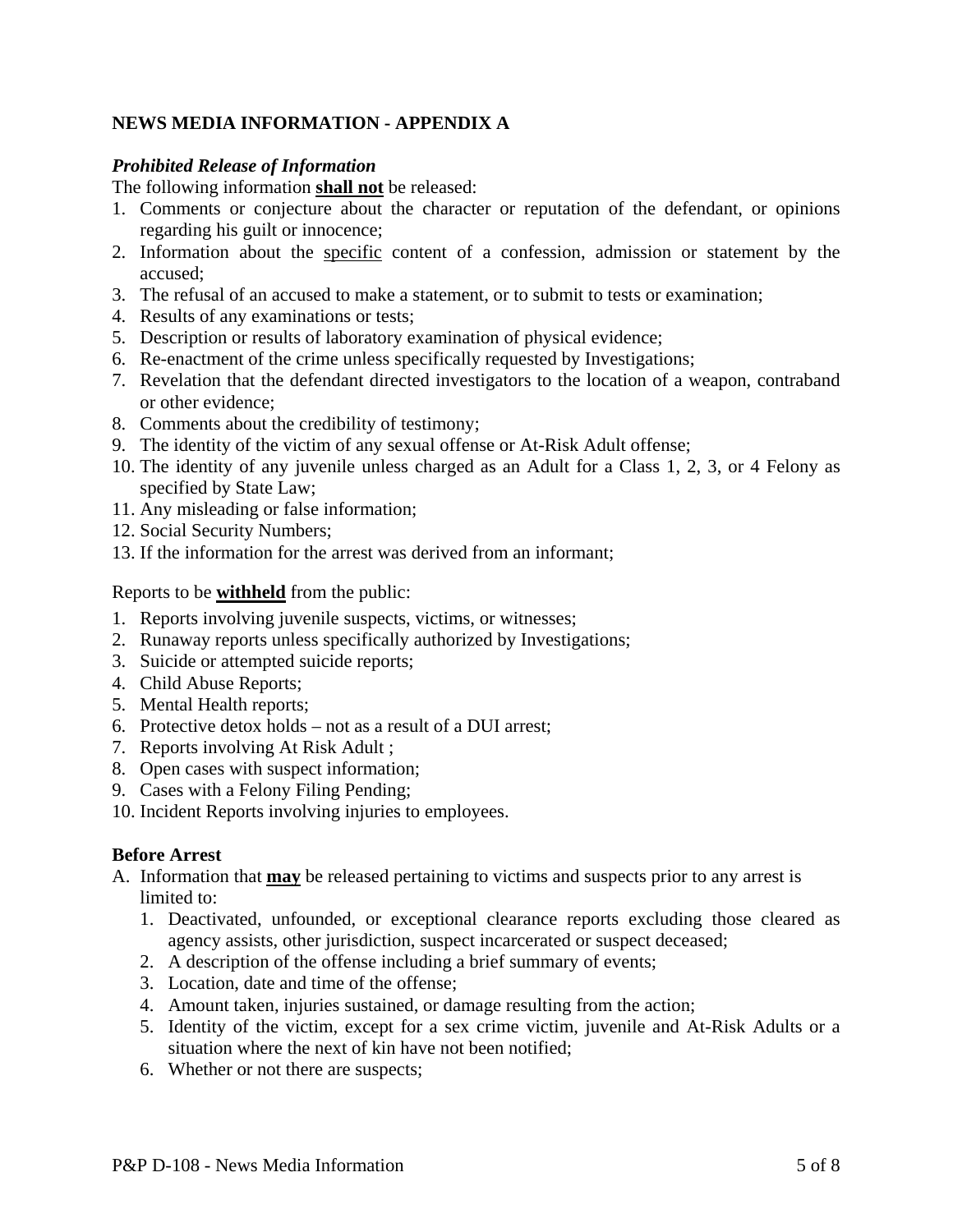- 7. Information about unidentified suspects; such as physical description, vehicle description, when the release will not hinder or jeopardize the investigation;
- 8. Identification of fugitive suspect(s) for whom a warrant has been issued;
- 9. Criminal background of fugitive when the public should be alerted to danger;
- 10. Method of complaint (officer observation, citizen, warrant, indictment);
- 11. Length of investigation and name of officer in charge of investigation;
- 12. Composite sketches or photographs of suspects may only be released with the approval of the lead investigator, and only if they serve to alert the public to danger or will aid in the identification of the suspect.
- B. Prohibited Release of Information Prior to Arrest:
	- 1. Identity of suspects who are interviewed but not charged;
	- 2. Identity of any victim or witness where such information could subject them to danger or extreme embarrassmen;
	- 3. Identity of sex crime victims or At-Risk Adults (The information should be general race, sex, age);
	- 4. Identity of juveniles when specifically restricted by state law;
	- 5. Exact identifying information about the weapon or other physical evidence;
	- 6. Any information that could be known only to the guilty party;
	- 7. Information about valuable items not stolen;
	- 8. Mug shot of a suspect, unless authorized by the investigating deputy, the DA's Office, the arresting agency, or the PIO.

# **Release of Information Subsequent to Arrest**

- A. The following information **may** be released after the arrest of a suspect:
	- 1. Time and place of arrest;
	- 2. Defendant's name, date of birth, residence, employment, marital status, and similar background;
	- 3. Criminal Charges;
	- 4. Facts and circumstances relating to the arrest, such as resistance, pursuit, possession or use of a weapon, description of contraband discovered;
	- 5. Identity of the agency or unit responsible for the arrest, including the name of the arresting officer;
	- 6. The name of the arresting officer, unless there are unusual circumstances where it is felt the officer would be jeopardized;
	- 7. Duration of the investigation;
	- 8. Pre-trial release or detention arrangements (including amount of bond, location of detention);
	- 9. Scheduled dates for various stages in the judicial process;
	- 10. If specifically requested, booking photos of adult arrestees may be released if the release will not adversely affect the investigation or taint future identifications of the arrestee.

NOTE: *The above media relations policy represents normal operating procedure for the Douglas County Sheriff's Office PIO unit and other media spokespersons. Deviations from the above policy may be authorized, at the discretion of the Sheriff or an executive officer when extraordinary events warrant appropriate adjustment to standard procedure.*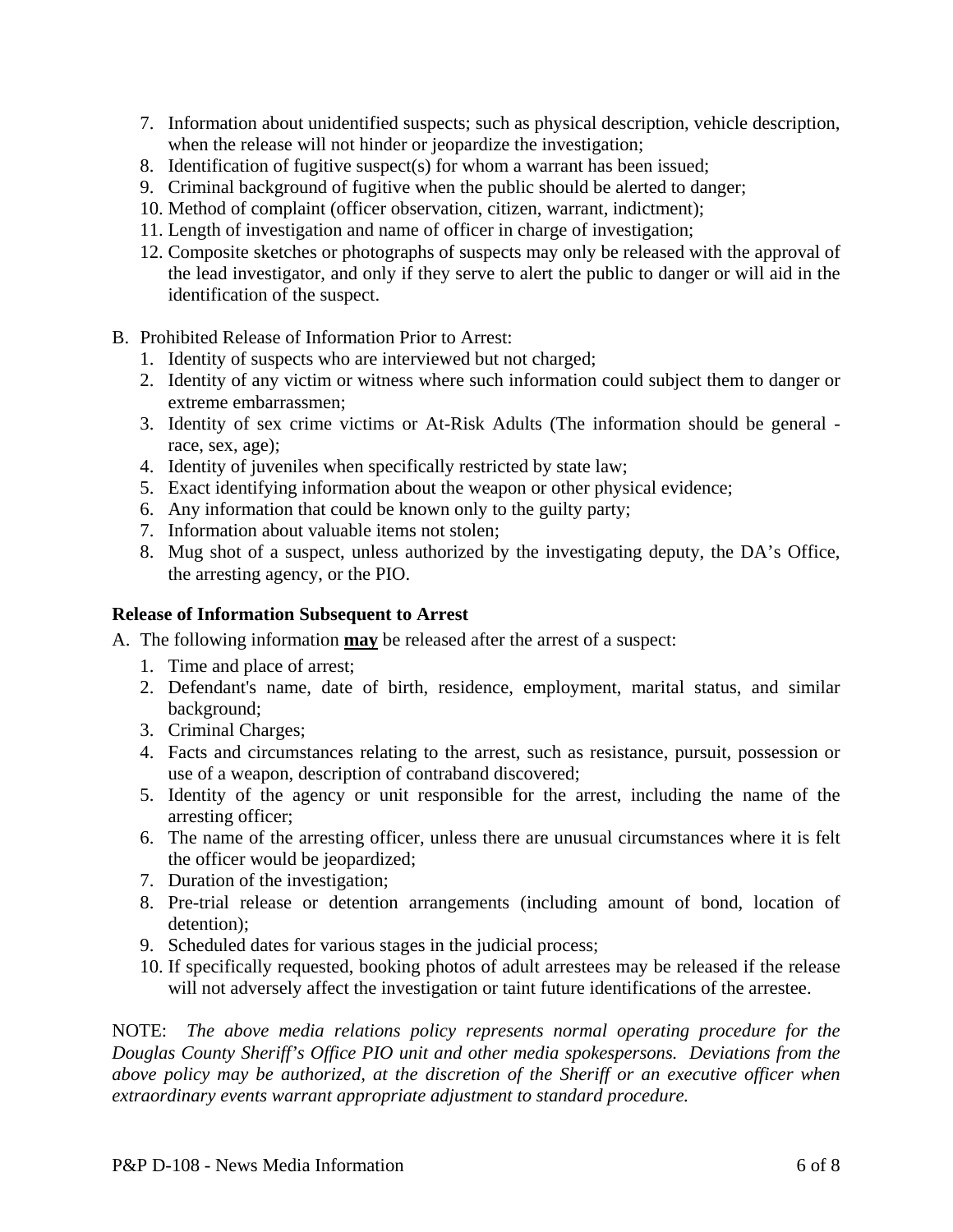# **NEWS MEDIA INFORMATION - APPENDIX B**

### **I. Media Inquiries**

- A. Dispatchers and commissioned supervisors are authorized to release limited information in response to news media inquiries concerning in-progress events. The purpose of this type of initial release is to provide the news media with enough information to make decisions about sending reporters to the scene (which they are legally authorized). There are two methods of releasing this information, depending on the circumstances:
	- 1. If only one inquiry is received and the nature of the incident does not suggest that additional inquiries will follow, the information outlined below may be released directly to the caller.
	- 2. If multiple inquiries are received or the nature of the incident suggests broad media interest, record the information outlined below. This information should be forwarded to the Offices' Public Information Officer(s). Callers identifying themselves as being with the news media should then be transferred to the Public Information Officers' mailbox.
- B. The initial release should be limited to the following information:
	- 1. The date and time that the information is being released;
	- 2. The general nature of the incident, such as 'downed aircraft,' 'structure fire,' 'shooting,' etc. No specific information (such as number of victims, extent of damage or injuries, etc.) should be included;
	- 3. The address or location of the incident;
	- 4. Conclude the release with a statement indicating that this is all of the information available at this time, and that additional information will be released as it becomes available.
- C. If the nature of the incident suggests broad media interest, or if calls are received from the media requesting information beyond what is contained in the initial release, the onduty supervisor of the division most directly affected by the incident should be notified (that is, the patrol supervisor for patrol incidents, the detentions' supervisor for jail incidents, etc).

The supervisor will then contact the appropriate on-duty or on-call PIO, bureau chief or division captain to determine who will handle the public information functions for the incident. <7F-01>

### **II. Public inquiries ("What's going on in my neighborhood?")**

A. If the incident presents an imminent public safety concern (a situation requiring that people remain inside for their own safety or requiring evacuation), the citizen should be informed of that fact and instructed to tune to radio or TV news for further instructions.

If the incident is a high-profile event that does not present an imminent public safety concern (such as several patrol cars involved in a traffic stop), citizens should be assured that there is no danger and that no action is required on their part. These citizens should then be asked to contact the community resource unit during business hours.